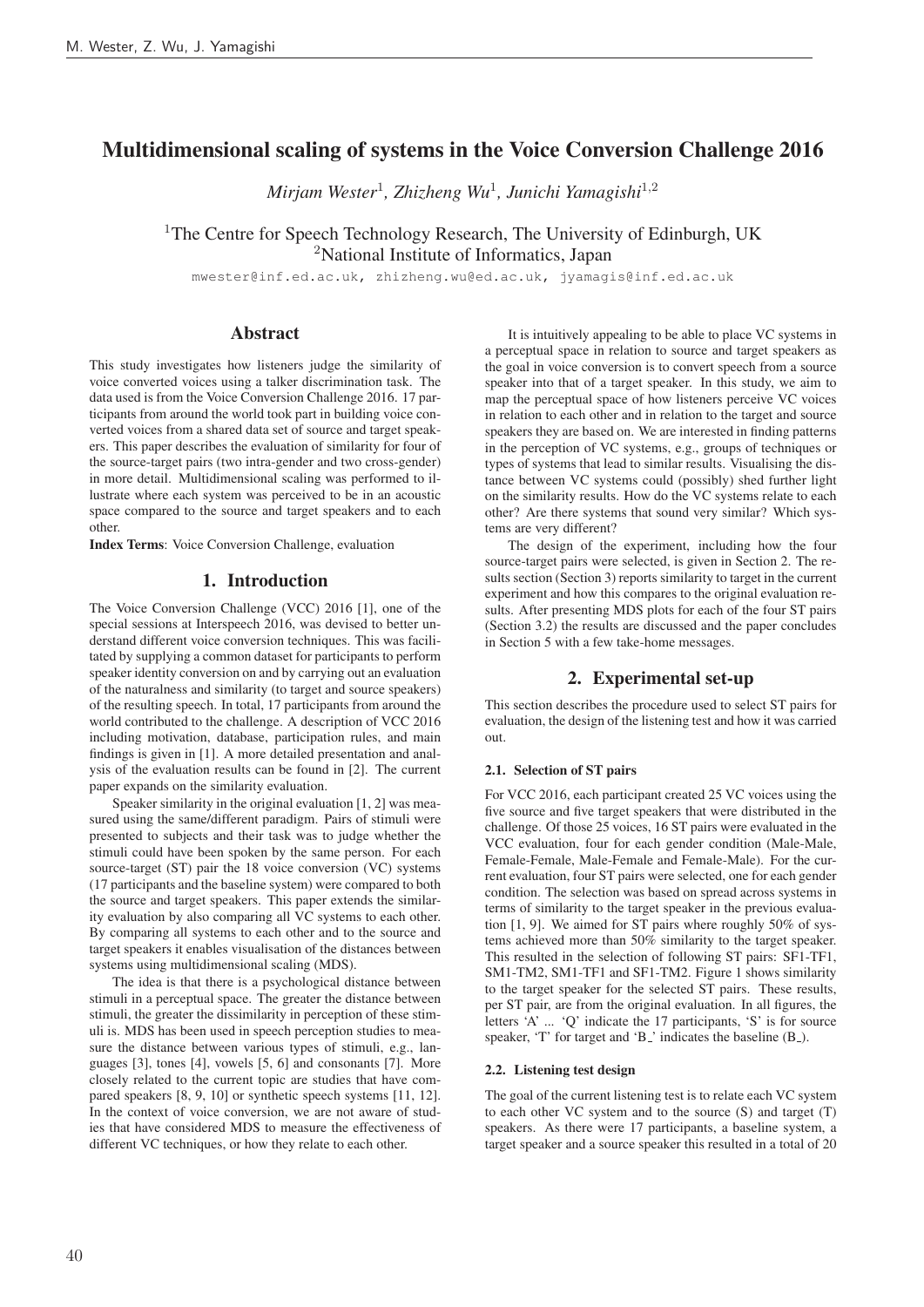

Figure 1: *Similarity (same/different) to target speaker for each selected ST pair.*

"systems" to compare. The number of trials to judge is then 210 per ST pair  $((20 * 19)/2 + 20)$ . Thus, a subject listens to 420 sentences, and gives 210 judgements, which translates into an estimated listening time of 1 hour.

When designing a discrimination task using the same/different paradigm it is standard practice to balance the amount of "same" and "different" trials in order to limit the bias in listener response strategies. As the objective in voice conversion is to sound like the target the T-VC trials should be classed as "same" and the S-VC trials as "different". However, strictly speaking there is no real correct answer. Regarding the VC-VC comparisons, some VC systems will sound more like each other, others will be sound more dissimilar. Basically, there is not an absolute same/different correct answer. Thus, in a way, the requirement to have equal same and different trials is met as these VC-VC comparisons can be considered to be perceptually somewhere between same and different. Furthermore, although standard practice, it is not a strict requirement and others have also chosen to work with comparisons that have not been balanced [13, 6].

The order of trials was random for each listener, with each sentence selected at random with replacement from the pool of 30 test sentences (same sentences as [1, 9]). Within a trial the order of the two sentences was random and the linguistic content of the sentences was different. Similar studies supporting the use of different sentences are [9, 11, 14, 6, 15], an exception is Kreiman & Papcun [16] who did use sentences with the same linguistic content, but in their study two acoustic versions of each sentence were available and listeners never compared two identical stimulus tokens.

The instructions given to the listeners were *"The purpose of this study is to judge whether two given samples could have been produced by the same speaker. Some of the samples may sound somewhat degraded/distorted. Please try to listen beyond the distortion and concentrate on identifying the voice. For each box, please listen to the two samples and decide whether the samples are spoken by the same speaker."* The options for judgement available to the listeners were: "Same" and "Different".

#### 2.3. Listeners

Eighty subjects took part in the experiment. Each listener was given one of the ST pairs to rate. They were seated in sound isolated booths and listened to the samples using Beyerdynamic DT 770 PRO headphones. The experiment was carried out using a web interface. It took listeners on average 45 minutes to complete the experiment, slightly faster than was estimated. Listeners were remunerated for their time and effort. The experimental set-up was designed to result in 20 listeners per ST pair. A mix-up in assigning the correct test to two of the listeners, however, resulted in 19 subjects for SF1-TF1 and SM1-TF1.

## 3. Results

Non-metric multi-dimensional scaling (MDS) was used to visualise the same/different judgements. Sammon's non-linear mapping [17], a form of non-metric multidimensional scaling was used. All the solutions are two-dimensional computed using Sammon in R [18]. This implementation chooses a twodimensional configuration to minimize the stress. The sum of squared differences between the input distances and those of the configuration are weighted by the distances. The whole sum is then divided by the sum of input distances to make the stress scale-free.

Table 1: *Statistics on the differences between the original similarity scores and current scores.*

| ST pair        | Pearson's $r$ | $\%$ drop |  |
|----------------|---------------|-----------|--|
| $SF1-TF1$      | 0.77          | $-300$    |  |
| <b>SM1-TM2</b> | 0.76          | $-364$    |  |
| $SM1-TF1$      | 0.75          | $-564$    |  |
| $SF1-TM2$      | 0.84          | $-282$    |  |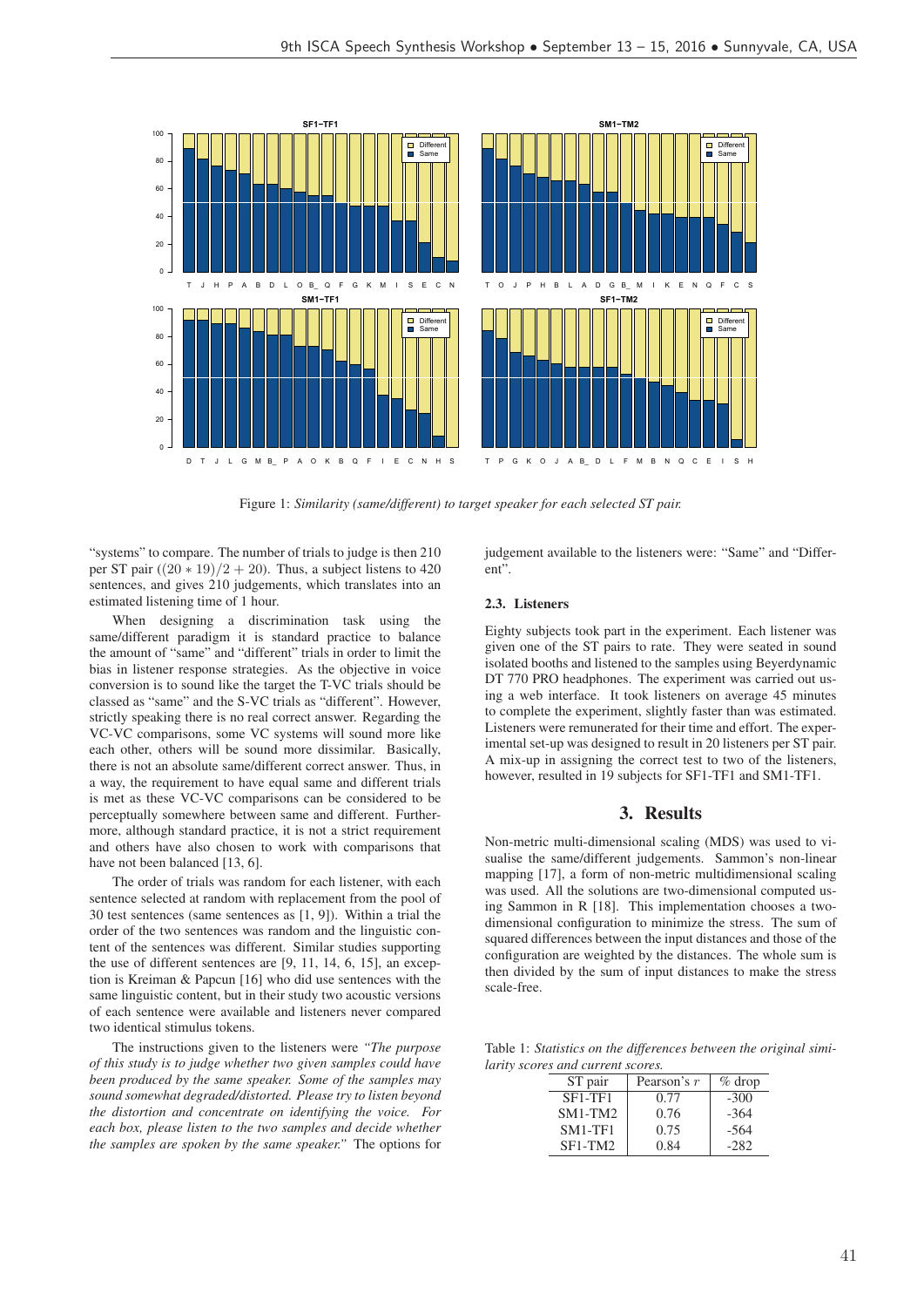

Figure 2: *% correct (same as target) for the four ST pairs*



Figure 3: *Original vs current study % correct (same as target) for the four ST pairs*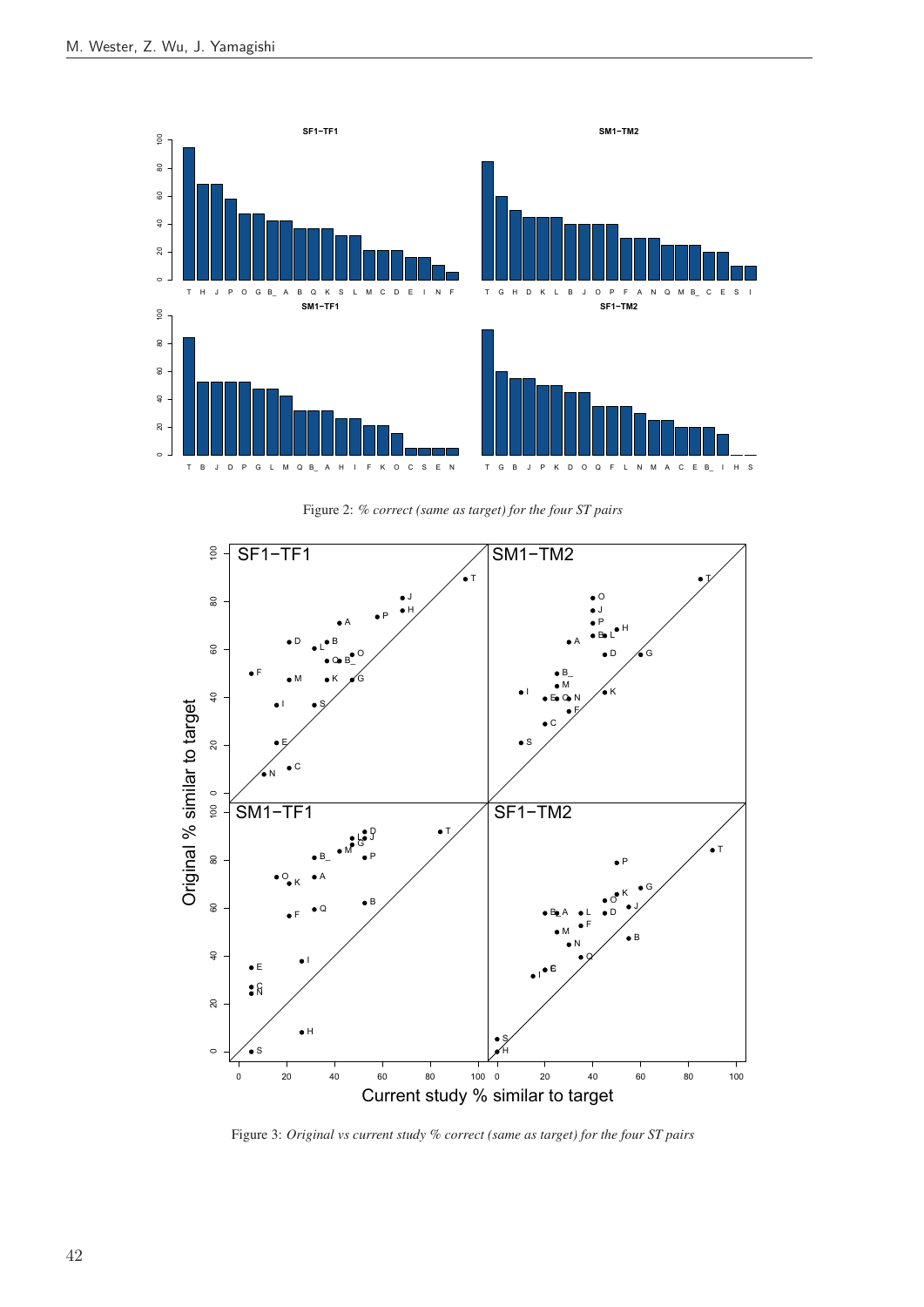

Figure 4: *MDS plots per ST pair. Color indicates vocoder type: red: Ahocoder, blue: STRAIGHT, orange: other.*

#### 3.1. Similarity to target

The percentage correct compared to target per ST pair is shown in Figure 2. Comparison to Figure 1 shows that the orders of systems have changed somewhat and the percentages similar to target are higher in the original test than in the current evaluation for all four ST pairs. To more clearly illustrate the differences in results, Figure 3 shows the relationship between the original similarity to target results and those found in the current evaluation. In addition to that, Table 1 shows Pearson's correlations between the original and current evaluations for the different ST pairs as well as the overall percentage drop in performance.

#### 3.2. Multidimensional scaling

Figure 4 shows MDS plots for the four ST pairs. The source (S), target (T) and baseline (B<sub>-</sub>) are connected by green dotted lines to facilitate interpretation of the figures. The stress values are: SF1-TF1: 0.06, SM1-TM2: 0.07, SM1-TF1: 0.05, and SF1-TM2: 0.05. There are a number of general observations that can be made:

- There is no obvious correspondence between the results for the different ST pairs.
- The distance between S and T is larger in the acrossgender conditions than in the within-gender conditions, as you would expect.
- System N is a clear outlier in all four cases.

Table 2 gives a general overview of the vocoder, parametrisation and models used in the different systems. Note, this table is a simplification of the techniques used in the various systems and is based on the responses provided by the participants to a questionnaire from the VCC organisers.

If we consider categorisation according to type of vocoder used, we can distinguish three groups, indicated using color in Figure 4: Ahocoder: (A, E, Q), STRAIGHT: (B, D, F, G, H, J, L, M, O, P) and other: (C, I, K, N). Using this categorisation highlights the following relationships. In the cross-gender conditions, the systems using Ahocoder show some systematic behaviour. The red systems group along the x-axis dimension for SM1-TF1, and along the y-axis dimension for SF1-TM2. The orange group do not only distinguish themselves by not using Ahocoder or STRAIGHT, but also by not using MGC. From this group, C and I cluster together for target TF1 (left side of Figure 4). They are relatively far away from most other systems and near to S. As so many of the systems use STRAIGHT, a clear group is less obvious. However, there are sub-sets of systems (J, P, B, G, O, L) that cluster together and also score the highest in terms of similarity to target, cf. Figure 2.

Categories based on the models/techniques used in systems are difficult to establish as most systems are not easily defined by just one technique. Notwithstanding, for some of the ST pairs it looks like systems that use LSTM (G, L, M, O) cluster together to some degree.

# 4. Discussion

Although it is an attractive idea to visualize the distances between the target speaker, source speaker and VC systems using multidimensional scaling, interpretation of the results in not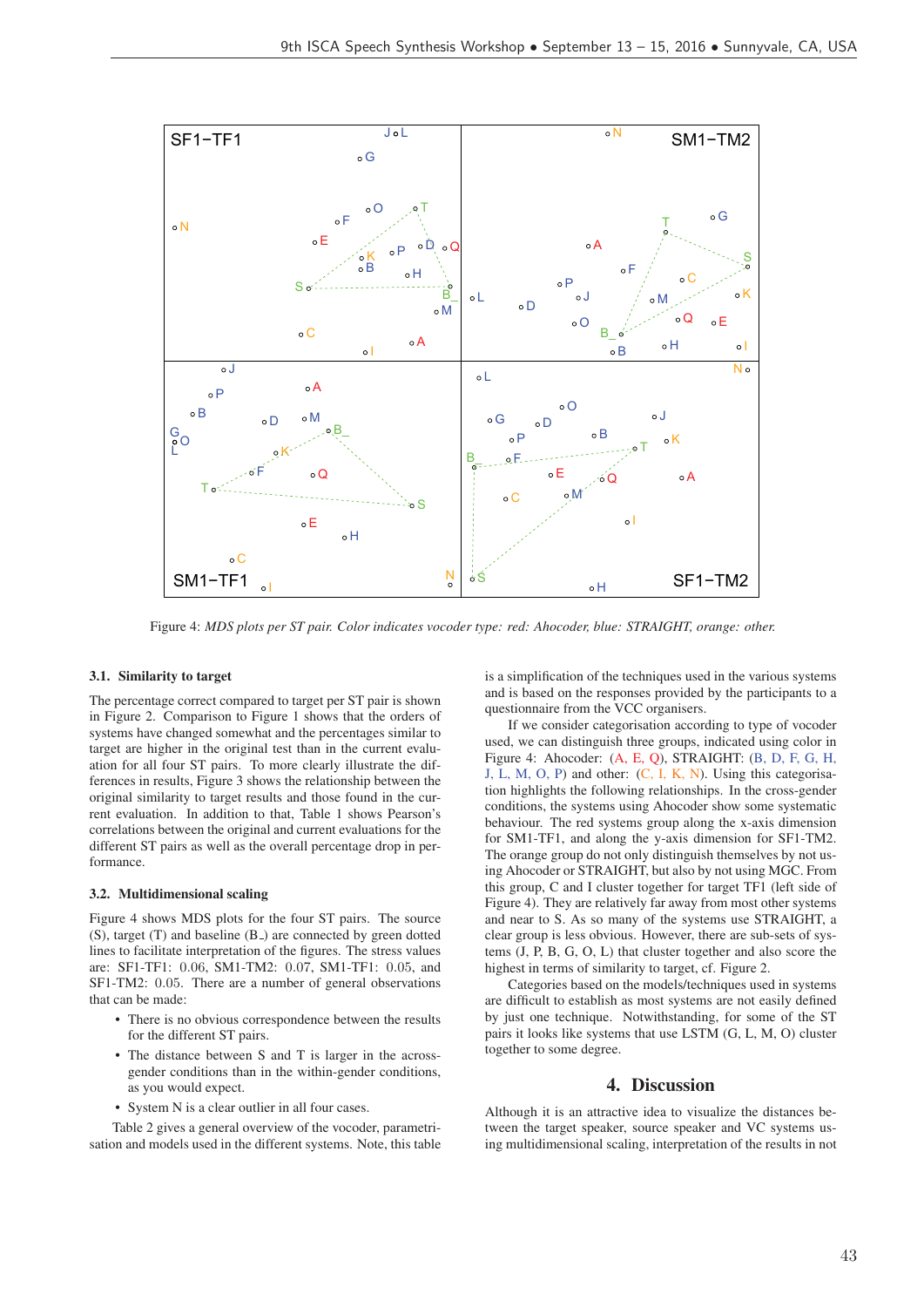| System   | Vocoder         | Parametrisation | Model                      |
|----------|-----------------|-----------------|----------------------------|
| A        | Ahocoder        | MGC.            | $GMM + MGE$                |
| B        | <b>STRAIGHT</b> | MGC             | exemplar                   |
| C        | Other (LPC)     | LSF             | DNN/GMM                    |
| D        | <b>STRAIGHT</b> | <b>MGC</b>      | $MDN + GMM$                |
| E        | Ahocoder        | <b>MGC</b>      | <b>BLFW</b>                |
| F        | <b>STRAIGHT</b> | MGC.            | phonetic posteriorgram     |
| G        | <b>STRAIGHT</b> | MGC.            | <b>LSTM</b>                |
| H        | <b>STRAIGHT</b> | <b>MGC</b>      | WSOLA/Deep corr. network   |
| T        | Other (HSM)     | LSF             | $i$ -vector + $GMM$        |
| J        | <b>STRAIGHT</b> | MGC.            | direct modification + GMM  |
| K        | Other           | LSF             | <b>GMM</b>                 |
| L        | <b>STRAIGHT</b> | <b>MGC</b>      | fusion (incl. LSTM)        |
| M        | <b>STRAIGHT</b> | <b>MGC</b>      | <b>LSTM</b>                |
| N        | Other           | LP coef.        | Speech Filing System (SFS) |
| $\Omega$ | <b>STRAIGHT</b> | MGC             | <b>GTDNN/LSTM</b>          |
| P        | <b>STRAIGHT</b> | MGC             | <b>MLPG/GMM</b>            |
|          | Ahocoder        | MGC             | frame selection/MLPG       |

Table 2: *System details. For acronyms/abbreviations, see voice conversion literature.*



Figure 5: *MDS plots per ST pair. Color indicates score type: red: high score, orange: low score, purple: high & low*

straightforward.

VC systems do not necessarily behave the same on crossgender ST pairs and intra-gender pairs. It can even be down to the specifics of the source speaker and the target speaker that influence the successfulness of a certain system. Nevertheless, there are a few systems  $(J, B, P, G, O)$  that consistently perform at the top end of the similarity scale, and others that languish at the lower end of the scale  $(I, C, E, F)$ . One that bucks the trend is system H which is at the top for intra-gender conversion, but near the very bottom for cross-gender conversion. Figure 5 illustrates how the categorisation into high and low scoring systems forms quite distinct groups. It is interesting to note how the red group clusters. For instance, for SM1-TM2, systems J, B, O, & P cluster together near the baseline whereas G is quite distant from this cluster but nearer the target. Thus, the MDS and similarity percentage correct results suggest, in this case, that J, B, O, & P sound more similar to each other than to the target.

The difference in similarity to target results between the

original experiment [1, 2] and the current experiment raises the question whether or not the task that the listeners were set was do-able. The overall drop in performance was on average 375 percentage points per ST pair, roughly 19% per system. What might explain this drop in performance?

In the original experiment, listeners only ever compared VC system to target or source, i.e., synthetic speech was always compared to natural speech. In the MDS test, the listeners compared each VC system to each other VC system (i.e., synthetic - synthetic) and to source and target (synthetic - natural speech). The combination of both types of trials in one experiment (although inevitable) may have made listeners less likely to judge a system same as target (or source) when the comparison was between natural and synthetic speech. Comparing synthetic speech to natural speech has been shown to lead to a drop in performance in speaker similarity [19]. How it might be affecting judgements in the current experiment is an unknown.

Another factor that may have influenced the listeners' judgements is the boredom-factor. Although subjects did not complain about the arduous nature of the task, it may have been playing a role. Each listener was asked to judge one ST pair, and although they were not (explicitly) aware of this, the lack of variety in source and target speakers may have influenced their judgements. Furthermore, the MDS experiment took around 45 mins to complete whereas in the original experiment, each listener judged three ST-pairs, each taking less than 10 min.

### 5. Conclusions

Listeners rate VC systems less similar to target speakers when confronted with many more comparisons to judge. Whether this is due to fatigue, boredom or possibly the confounding effect of synthetic-synthetic and natural-synthetic trials within one experiment remains to be investigated.

The large number of participants in the VCC is a doubleedged sword. It is clear there is a great interest in shared data sets and evaluations so participants can measure the effectiveness of their system compared to other systems. However, the large number of systems in the VCC makes it difficult to conduct effective evaluations. Future challenges will need to keep this in mind and devise alternative approaches to VC evaluation. For instance, some kind of cascaded set of experiments